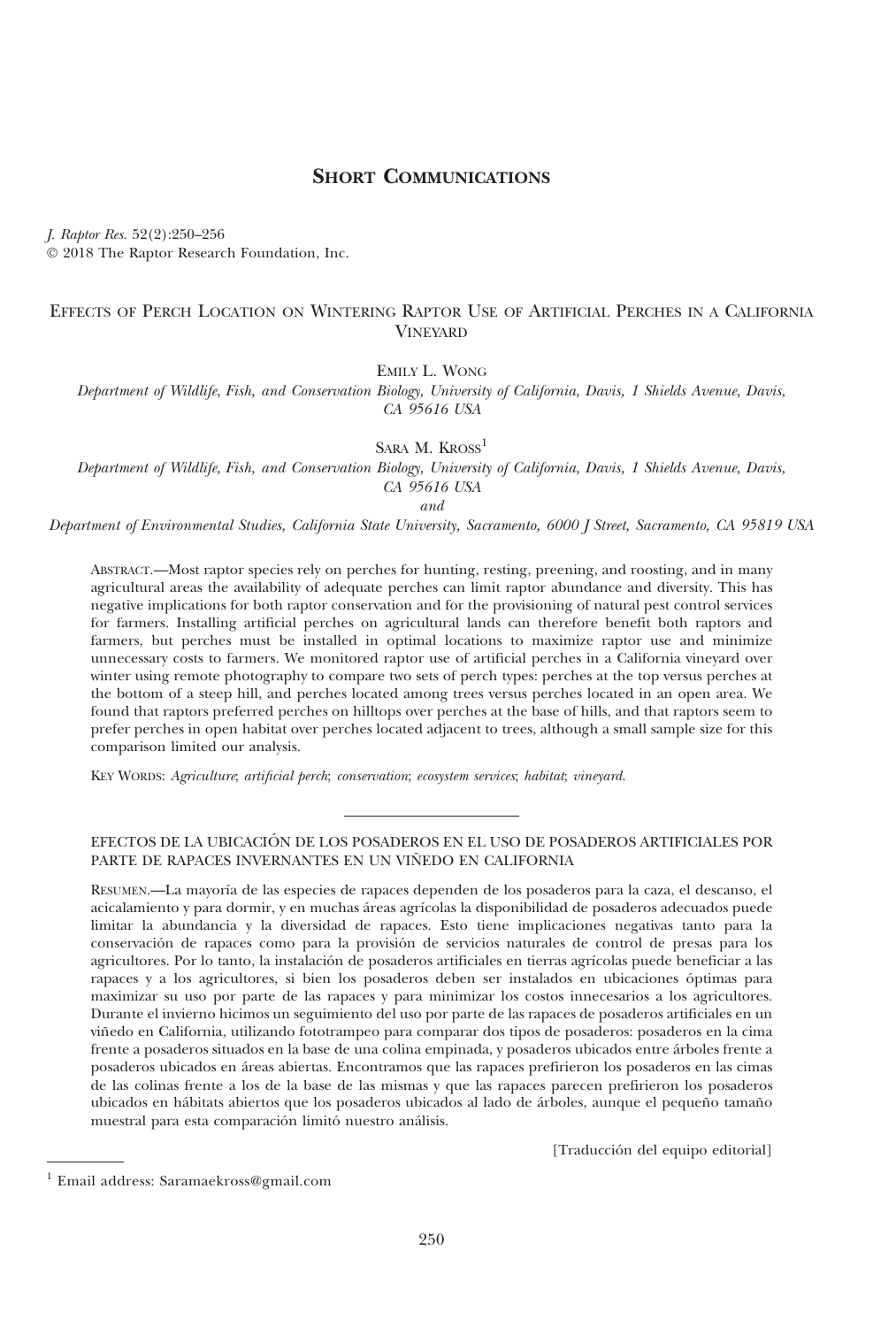Many raptor species have suffered declines (Butchart et al. 2004) as a result of activities related to agriculture, including habitat loss (Schmutz 1987, Sánchez-Zapata et al. 2003, Swolgaard et al. 2008) and secondary poisoning from pesticides (Erickson and Urban 2004, Stansley et al. 2014). Although agricultural land can have high abundances of raptor prey species, in many cases raptor use of these fields for foraging can be limited by a lack of suitable perch and nesting sites (Preston 1990, Widen 1994). In agricultural landscapes, raptors consume large numbers of vertebrate pests (Moore et al. 1998), although only a handful of studies have quantified whether these services provide economic benefits for farmers or reduce pest animal populations (Kay et al. 1994, Hafidzi and Mohd 2003, Kross et al. 2012).

Raptors readily use human-made perches to roost, hunt, and rest (Hall et al. 1981, Reinert 1984, Askham 1990, Kay et al. 1994, Sheffield et al. 2001, Kim et al. 2003, Witmer et al. 2008), giving farmers the opportunity to increase raptor abundances through installation of artificial perches. Raptors ranging in size from American Kestrels (Falco sparverius) to Golden Eagles (Aquila chrysaetos) use artificial perches in North America (Reinert 1984). Understanding raptor preferences for artificial perches may also pose opportunities for reducing raptor electrocution on power poles (Dwyer et al. 2016) or enhancing ecosystem services (Pias et al. 2012).

Vineyards often suffer pest damage from vertebrates, including birds (Gebhardt et al. 2011), and rodents such as voles (Giusti et al. 1996), gophers (Moore et al. 1998, Gebhardt et al. 2011) and ground squirrels (Giusti et al. 1996). Raptors are some of the natural predators of these pests. For example, Red-tailed Hawks (Buteo jamaicensis) regularly prey on ground squirrels (Steenhof and Kochert 1988), and Barn Owls (Tyto alba) can consume large numbers of both gophers and voles (Moore et al. 1998, Van Vuren et al. 1998, Kross et al. 2016).

Installing artificial perches may simultaneously benefit raptors, by offsetting some of the negative effects of habitat loss, and benefit farmers, by attracting species that regularly prey on vertebrate pests. Growers have therefore been encouraged to erect perches by both government (NRCS 2015) and industry-led sustainability schemes (Lodi Winegrape Commission 2013). However, few studies have tested the conditions in which raptors prefer to utilize a perch, leaving growers to speculate as to where perches should be installed (but see Reinert 1984). We conducted an observational study using remote photography in a vineyard to address the following questions: (1) Are the perches in the vineyard being utilized by raptors, and if so, what species are using them?; (2) How often do raptors use the perches?; and (3) Does the location of a perch affect the volume of use?

### **METHODS**

We conducted our study in a conventional vineyard in the Dunnigan Hills area of California (Yolo, CA; 38°48'N,

122°00'W). The vineyard is characterized by rolling hills that descend steeply to a flat area bisected by a narrow riparian strip. At the time of our study, the vineyard had already erected over 40 artificial perches. The artificial perches were supported by a 6.4-m piece of steel pipe (0.02 m in diameter) buried approximately 0.6 m into the ground, so that the top of the pipe was 5.5–5.8 m above the ground. The perch itself was bolted to a steel plate on top of the pole and was made of a piece of wine barrel oak stave that measured 4.5 cm  $\times$  3.8 cm  $\times$  2.5 cm. We monitored perches in two different environmental situations: (1) perches erected at the top of a steep hill (hereafter "hilltop,"  $n = 3$ ) versus perches erected at the bottom of that hill ("hill bottom,"  $n = 3$ ); and (2) perches erected among trees ("trees,"  $n=6$ ) versus perches erected in open habitat without trees ("open habitat,"  $n = 11$ , Fig. 1). An area was considered open habitat when the perches were at least 200 m from the nearest tree line. For the hill treatment, the perches were paired, with one on the hilltop and the other at the bottom of the hill. For the tree treatment, there was no obvious way to pair the perches, so we randomly selected a perch from each treatment for monitoring each week (random selection without replacement until all perches in a category had been monitored).

In past studies, data of perch use was primarily collected via visual surveys (e.g., Reinert 1984, Askham 1990, Pandolfino and Smith 2011). This method can lead to missed observations because perches cannot be monitored at all hours of the day and observer presence may alter raptor behavior (Blumstein 2003). We therefore chose to use motion-sensor trail cameras to monitor perches (Bushnell Trophy Cam HD Aggressor Low-Glow Trail Camera, Overland Park, KS, USA). All cameras were placed between 1–3 m away from the perch. Tripods (Davis and Sanford Vista Ranger Tripod Hauppauge, NY, USA) were set 1–2 m high, and the cameras were positioned facing upward at approximately a  $45-60^{\circ}$  angle. Camera batteries and memory cards were changed weekly. The cameras recorded data from 18 January 2016 through 14 March 2016 to monitor primarily nonbreeding wintering raptors. Cameras were set to take a single image when motion was detected, with an inter-photo minimum time of 1 second if subsequent motion was detected. Photographs were viewed 20 at a time on digital contact sheets (image size approximately  $5 \text{ cm} \times 5 \text{ cm}$  to separate images containing birds from false triggers. Images containing birds were then viewed at full size  $(22 \text{ cm} \times 15 \text{ cm})$  or larger, to identify species and any notable behaviors (See Fig. 2 for example photos).

Because of camera failures (due to falling over, accidental removal by vineyard staff, and clouding of a camera lens due to moisture), we were not able to compare perches within treatments every week, so we only formally analyzed data for the times when cameras in both environment types within each comparison were running simultaneously. In some cases, the cameras did not trigger to capture a bird landing or taking off, so we made the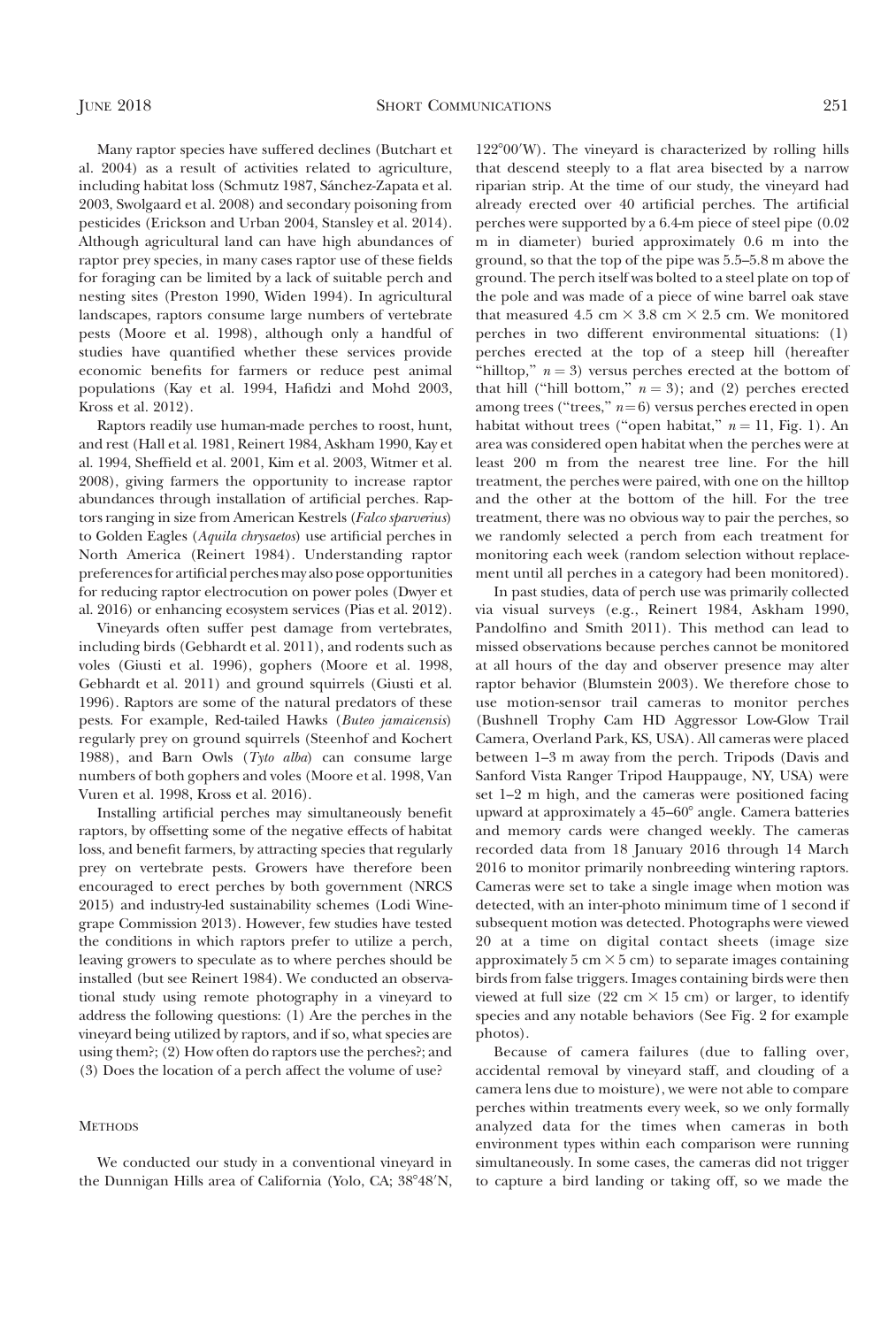

Figure 1. Map of perch placement in a vineyard in California's Central Valley showing tree perches (T1–T6), open habitat perches (O1–O11), hill bottom perches (B1–B3), and hilltop perches (H1–H3).

following assumptions for cases where arrival and departure times were not known: for multiple pictures of one bird, we assumed that photos were from the same perching event if time stamps for the photos were within a range of 5 consecutive minutes, and we assumed the photos were from two different perching events if time stamps were  $>5$  min apart. If only one picture of a bird was taken, we assumed that it stayed on the perch for a minimum of 5 sec.

We included all diurnal and nocturnal raptors as well as Common Raven (Corvus corax) in our analysis, because this species also consumes rodents and is capable of providing pest control services to the vineyard. We compared the total time perches were used, the average length of each perching event, the total number of perching events, and the number of species observed each week. We used Wilcoxon signed rank tests for comparing raptor use of perches within each of the two treatments (hilltop versus hill bottom and tree versus open habitat) for all weeks combined. We analyzed data for the two treatments separately because the cameras from each group did not produce the same amount of useable data. To describe individual species' preferences, we calculated the proportion of total perch use by each species within the two treatments. For example, to calculate an indicator of perch preference for American Kestrels for hilltop versus hill bottom perches, we divided the sum of all time that kestrels used either perch by the sum of perch time on hilltop perches. All results are presented as the mean  $\pm 1$ standard error.

## RESULTS

Species' Use of Perches. We observed American Kestrels (48 perching events), Barn Owls (13 perching events), Great Horned Owls (Bubo virginianus; 101 perching events), Golden Eagles (38 perching events), Red-tailed Hawks (183 perching events), and Common Ravens (36 perching events). In addition, the cameras also detected activity from non-raptor species that were not included in our analysis, including: American Robin (Turdus migratorius), Brewer's Blackbird (Euphagus cyanocephalus), House Finch (Haemorhous mexicanus), Loggerhead Shrike (Lanius ludovicianus), European Starling (Sturnus vulgaris), Whitecrowned Sparrows (Zonotrichia leucophrys), Western Kingbird (Tyrannus verticalis), Western Meadowlark (Sturnella neglecta), and Yellow-billed Magpie (Pica nuttalli).

Hilltop Versus Hill Bottom Perches. We were able to compare raptor use of hilltop versus hill bottom perches for 8 wk. Raptors perched on the hilltop perches (mean time per perching event  $= 500$  sec  $\pm 78$  sec) for longer lengths of time than birds on the hill bottom perches (157 sec  $\pm$  49 sec;  $P = 0.008$ , Fig. 3a). Raptors used the hilltop perches  $(2.6\% \pm 0.8\%)$  for a greater percent of total recording time compared to the hill bottom perches (0.5%  $\pm$  0.3%; P = 0.05, Fig. 3b). Hilltop and hill bottom perches did not differ in the total number of times each perch was used per hour of recording  $(P=0.11, Fig. 3c)$  or in the total number of raptor species observed on the perches each week ( $P =$ 0.25, Fig. 3d).

Tree Versus Open Habitat Perches. Due to recording failures, we were able to compare data from only 3 wk of photographs for the tree versus open habitat perches. We found no difference in the average length of each perching event by raptors on open habitat perches (195 sec  $\pm$  22 sec) compared to perches among trees (506 sec  $\pm$  387 sec; Fig. 3a). Similarly, there were no differences in the proportion of total time raptors used the open habitat perches  $(0.83\% \pm 0.16\%)$  compared to the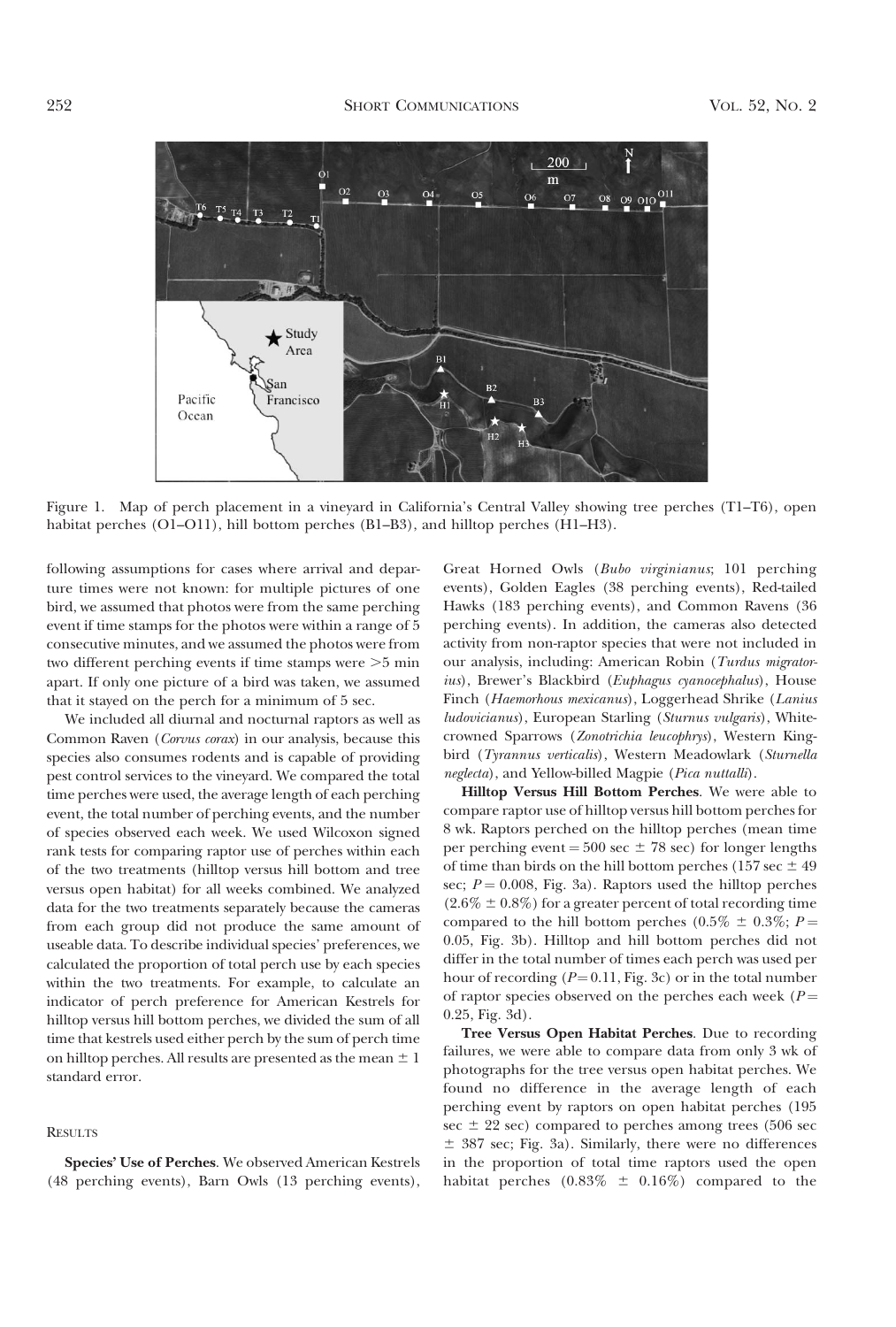

perches among trees  $(0.33\% \pm 0.26\%; P = 0.25, Fig. 3b)$ , the frequency of use (open habitat:  $0.15 \pm 0.01$  perches/ hour; trees:  $0.026 \pm 0.01$  perches/hour,  $P = 0.25$ , Fig. 3c), or the number of raptor species using the perches (open habitat:  $3.67 \pm 0.33$  species/week; trees:  $2.0 \pm 0.58$ species/week;  $P = 0.25$ , Fig. 3d).

Location and Use. We did not record American Kestrels using either hilltop or tree perches during our study; they apparently preferred open habitat and hill bottom perches (Fig. 4). Conversely, Barn Owls utilized perches among trees and along the hilltop more, although the number of Barn Owls recorded was relatively low compared to other species (Fig. 4). Great Horned Owls used hill bottom and hilltop perches similarly, but used open habitat perches more than tree perches (Fig. 4). Golden Eagles, Red-tailed Hawks, and Common Ravens all were recorded utilizing hilltop perches most often (Fig. 4).

## **DISCUSSION**

We found that several diurnal and nocturnal raptor species utilize artificial perches in a California vineyard. Many raptor species, including the ones that utilized the perches in this study, often hunt from elevated locations (Reinert 1984, Pandolfino and Smith 2011). Hunting behavior may explain why raptors used the perches in open habitat and hilltop more frequently. In the open habitat location, the artificial perches were the only elevated place from which to hunt, and in the hilltop location, the artificial perches were the tallest objects on the landscape. The Central Valley provides critical habitat for wintering raptor species, but the role of these perches may differ during the breeding season (Root 1988, Pandolfino 2006). In general, raptors preferred hilltop perches over hill bottom perches; the American Kestrel appeared to be one exception. However, camera failures led to low sample sizes, particularly for the tree versus open habitat treatment and we studied only one particular vineyard, so we recommend more trials in this and additional locations.

Because our study design focused solely on the use of artificial perches, these results may not offer an indication of the use of the study site by species that are more commonly seen in flight during winter. For example, Pandolfino and Smith (2011) observed Turkey Vulture, Bald Eagle, Golden Eagle, and Northern Harrier in flight more than 50% of the time they were observed in winter surveys in the Central Valley of California. The presence of

 $\leftarrow$ 

Figure 2. Example photos from trail cameras monitoring artificial raptor perches showing (a) American Kestrel, (b) Red-tailed Hawk with rabbit, (c) Golden Eagle, (d) pair of Great Horned Owls, (e) pair of Common Ravens with a mouse. Images have been cropped to show detail.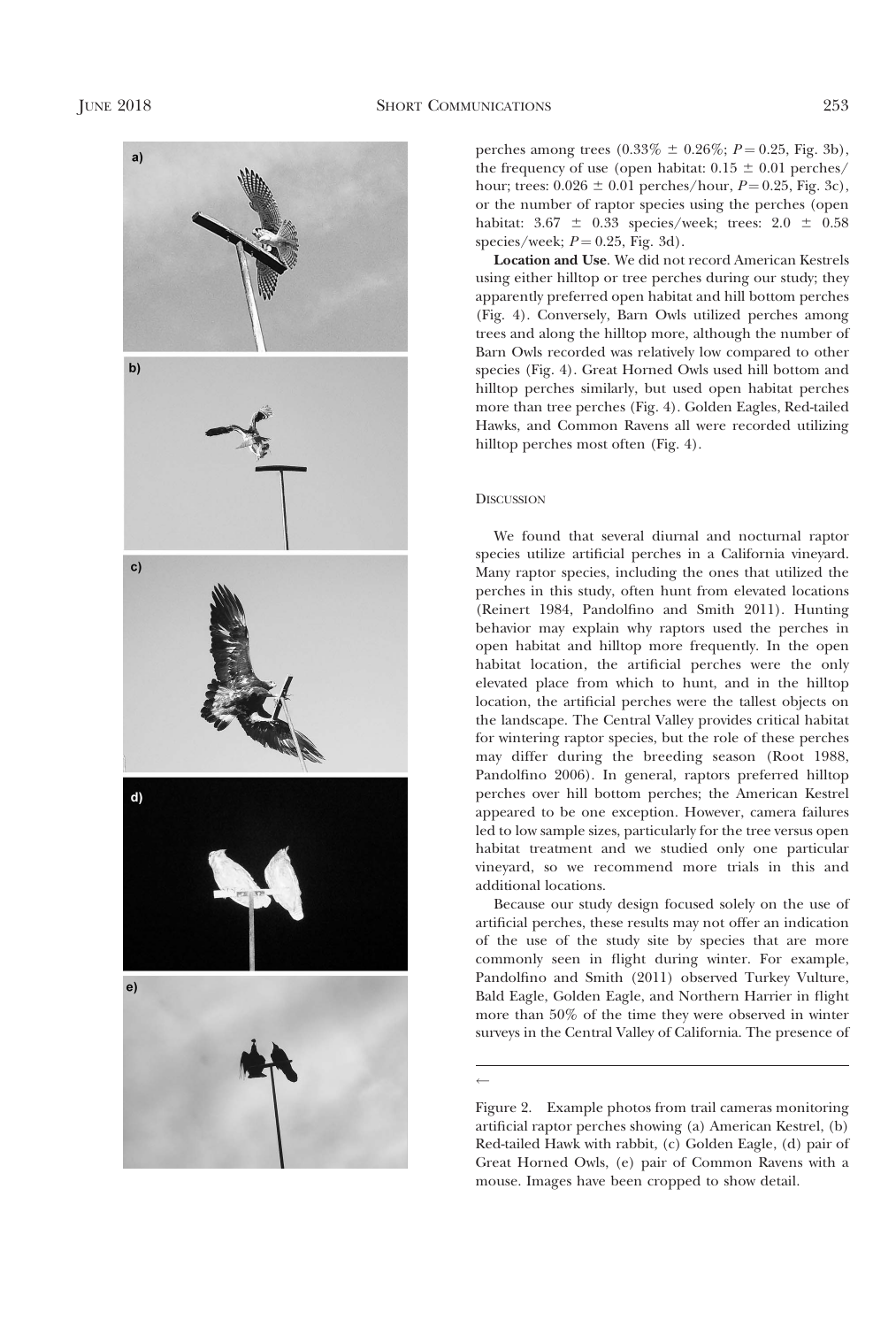



Figure 4. Species use of (a) artificial perches at the bottom of hills compared to perches on hilltops, and (b) artificial perches in open habitat compared to those among trees. Bar charts show proportion of total perch time within each two-habitat comparison that raptors spent on each perch. Numbers above each bar show the total number of perching events per species per perch type. Species codes are as follows: AMKE, American Kestrel; BNOW, Barn Owl; CORA, Common Raven; GHOW, Great Horned Owl; GOEA, Golden Eagle; and RTHA, Red-tailed Hawk. Hill bottom and hilltop values represent 8 wk of data, and open habitat and tree values represent 3 wk of data.

these species may therefore be less affected by artificial perch availability at a site, although Golden Eagles were detected utilizing the perches at our study site.

Our study site may support more raptor diversity than many vineyards and other farms in the Central Valley because of its proximity to a mountain range and the

 $\leftarrow$ 

Figure 3. Use of artificial perches in a California vineyard: (a and b) time spent perching, (c) number of perching events, and (d) and number of species on hill bottom versus hilltop perches and on perches in open habitat versus perches among trees. Hill bottom and hilltop values represent 8 wk of data, and open habitat and tree values represent 3 wk of data.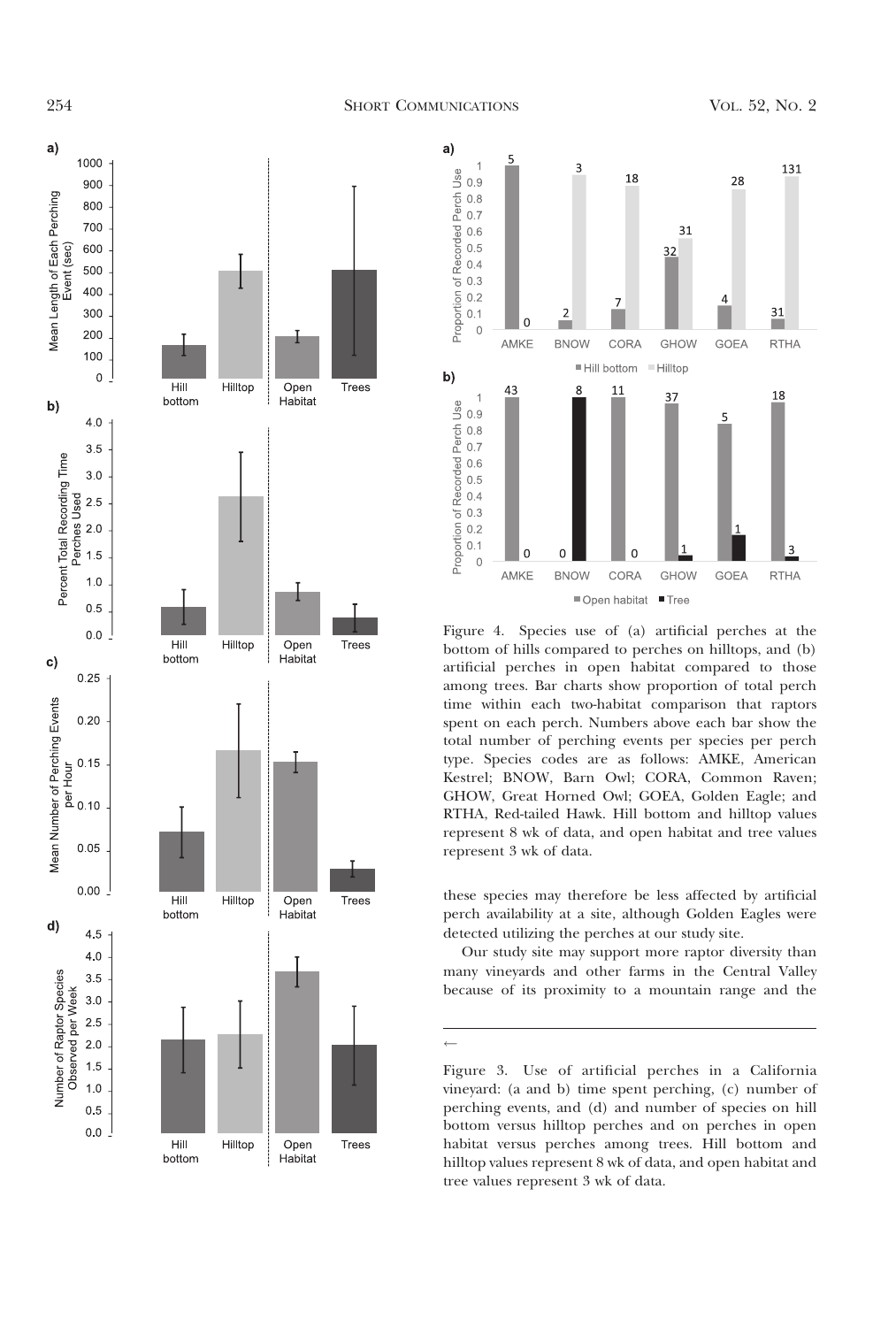presence of a riparian corridor. Perches erected in locations with less diverse habitat nearby may be less successful at attracting raptors. Importantly, although our results suggested that erecting perches in open habitat would likely be more successful than erecting them among trees, the open habitat perches in our study were still close to a riparian area that likely provided other habitat needs such as roost sites, cover from the elements/predators, prey resources, and nest sites. Furthermore, our low sample size for comparing between open habitat and tree perches is a likely explanation for the lack of statistically significant differences between the two, so we recommend additional research.

Additionally, we found that raptors sometimes consumed prey on the perches and we documented raptors and ravens with rabbits and mice. However, these observations were not adequate for demonstrating that raptors can actually control vertebrate pest populations in a vineyard. Future studies that monitor and document the pest populations before and after the installation of perches are necessary. If it could be documented that raptors provide a natural pest control, more farmers would be likely to install artificial perches on their land (Brodt et al. 2009, Kross et al. 2017). For vineyard managers considering installing artificial perches and for those who want to put up more, we suggest that placing perches in areas that are at the highest elevation in the vineyard and/or that have few to no trees is the best option.

## ACKNOWLEDGMENTS

We thank R. Mendoza, R. Scheaffer, and RH Phillips Vineyard for allowing access, logistic support, and advice, D. Hickey for field assistance, and R. Bourbour for advice on raptor identification. This research was supported by a David H. Smith Postdoctoral Fellowship and a Selma Herr grant, and did not require an institutional permit because perches had already been installed by the landowners.

#### LITERATURE CITED

- Askham, L. R. (1990). Affect of artificial perches and nests in attracting raptors to orchards. In Proceedings of the 14th Vertebrate Pest Conference (L. R. Davis and R. E. Marsh, Editors). University of California, Davis, CA USA. pp. 144–148.
- Blumstein, D. T. (2003). Flight-initiation distance in birds is dependent on intruder starting distance. Journal of Wildlife Management 67:852–857.
- Brodt, S., K. Klonsky, L. Jackson, S. B. Brush, and S. Smukler (2009). Factors affecting adoption of hedgerows and other biodiversity-enhancing features on farms in California, USA. Agroforestry Systems 76:195– 206.
- Butchart, S. H. M., A. J. Stattersfield, L. A. Bennun, S. M. Shutes, H. R. Akcakaya, J. E. M. Baillie, S. N. Stuart, C. Hilton-Taylor, and G. M. Mace (2004). Measuring

global trends in the status of biodiversity: Red List indices for birds. PLoS Biology 2:2294–2304.

- Dwyer, J. F., M. C. Tincher, R. E. Harness, and G. E. Kratz (2016). Testing a supplemental perch designed to prevent raptor electrocution on electric power poles. Northwestern Naturalist 97:1–6.
- Erickson, W., and D. Urban (2004). Potential Risks of Nine Rodenticides to Birds and Nontarget Mammals: a Comparative Approach. US Environmental Protection Agency, Office of Pesticides Programs Environmental Fate and Effects Division, Washington, DC, USA.
- Gebhardt, K., A. M. Anderson, K. N. Kirkpatrick, and S. A. Shwiff (2011). A review and synthesis of bird and rodent damage estimates to select California crops. Crop Protection 30:1109–1116.
- Giusti, G. A., D. A. Whisson, and W. P. Gorenzel (1996). Rodents and cover crops – a review. In Proceedings of the 17th Vertebrate Pest Conference (R. M. Timm and A. C. Crabb, Editors). University of California, Davis, CA USA. pp. 59–61.
- Hafidzi, M. N., and N. Mohd (2003). The use of the Barn Owl, Tyto alba, to suppress rat damage in rice fields in Malaysia. In Rats, Mice and People: Rodent Biology and Management (G. R. Singleton, L. A. Hinds, C. J. Krebs, and D. M. Spratt, Editors). Australian Centre for International Agricultural Research, Canberra, Australia. pp. 274–276.
- Hall, T. R., W. E. Howard, and R. E. Marsh (1981). Raptor use of artificial perches. Wildlife Society Bulletin 9:296– 298.
- Kay, B. J., L. E. Twigg, T. J. Korn, and H. I. Nicol (1994). The use of artificial perches to increase predation on house mice (Mus domesticus) by raptors. Wildlife Research 21:95–106.
- Kim, D. H., F. Chavez-Ramirez, and R. D. Slack (2003). Effects of artificial perches and interspecific interactions on patch use by wintering raptors. Canadian Journal of Zoology 81:2038–2047.
- Kross, S. M., R. P. Bourbour, and B. L. Martinico (2016). Agricultural land use, Barn Owl diet, and vertebrate pest control implications. Agriculture, Ecosystems & Environment 223:167–174.
- Kross, S. M., K. P. Ingram, R. F. Long, and M. T. Niles (2017). Farmer perceptions and behaviors related to wildlife and on-farm conservation actions. Conservation Letters DOI: 10.1111/conl.12364.
- Kross, S. M., J. M. Tylianakis, and X. J. Nelson (2012). Effects of introducing threatened falcons into vineyards on abundance of passeriformes and bird damage to grapes. Conservation Biology 26:142–149.
- Lodi Winegrape Commission (2013). The Lodi Rules for Sustainable Winegrowing Certification Standards, Second edition. Lodi, CA, USA.
- Moore, T., D. Van Vuren, and C. A. Ingels (1998). Are Barn Owls a biological control for gophers? Evaluating effectiveness in vineyards and orchards. In Proceedings of the 18th Vertebrate Pest Conference (R. O. Baker